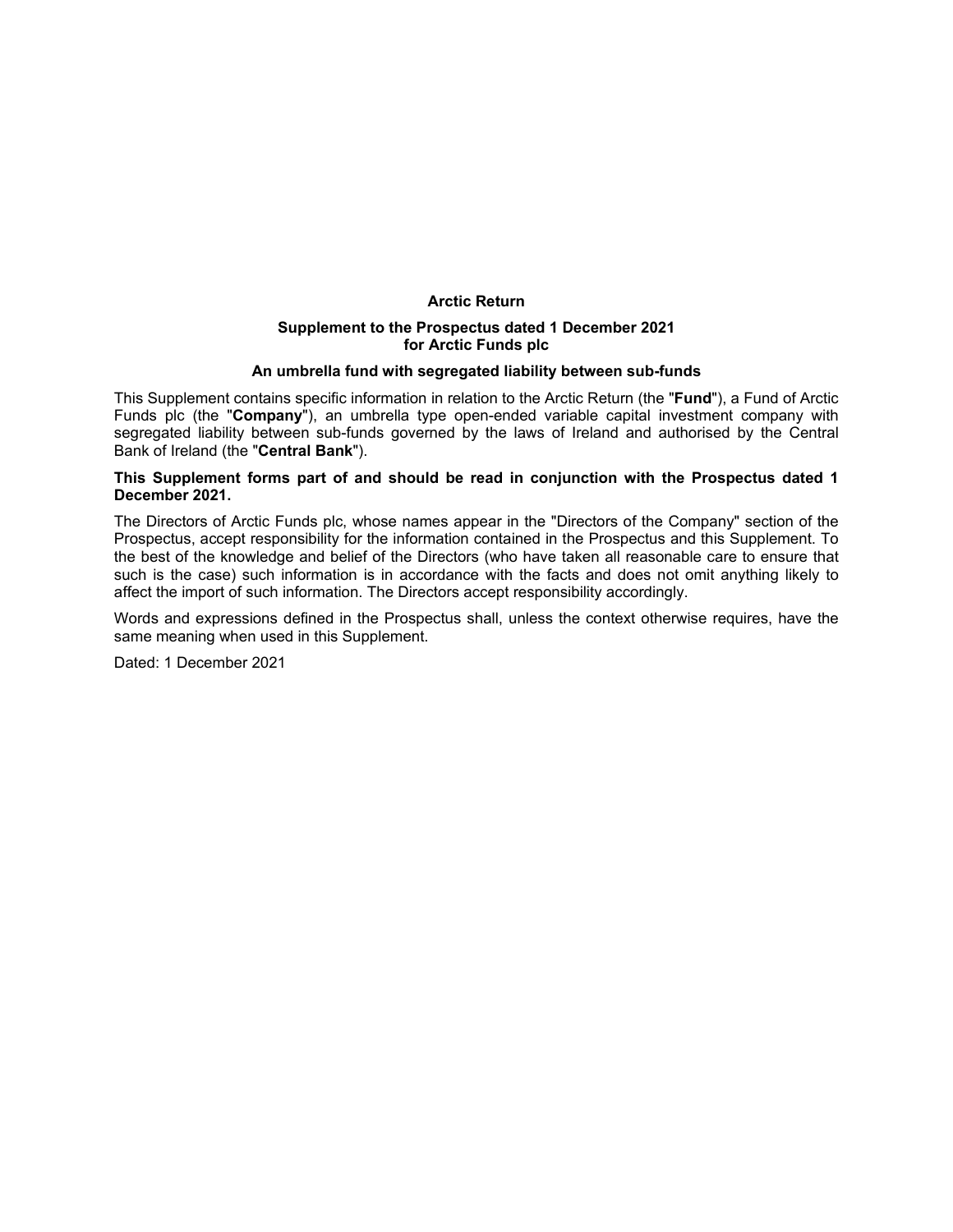# **IMPORTANT INFORMATION**

## **THIS DOCUMENT IS IMPORTANT. BEFORE YOU PURCHASE ANY OF THE SHARES REPRESENTING INTERESTS IN THE FUND DESCRIBED IN THIS SUPPLEMENT YOU SHOULD ENSURE THAT YOU FULLY UNDERSTAND THE NATURE OF SUCH AN INVESTMENT, THE RISKS INVOLVED AND YOUR OWN PERSONAL CIRCUMSTANCES. IF YOU ARE IN ANY DOUBT ABOUT THE CONTENTS OF THIS SUPPLEMENT YOU SHOULD TAKE ADVICE FROM AN APPROPRIATELY QUALIFIED ADVISOR.**

## **Suitability of Investment**

You should inform yourself as to (a) the possible tax consequences, (b) the legal and regulatory requirements, (c) any foreign exchange restrictions or exchange control requirements and (d) any other requisite governmental or other consents or formalities which you might encounter under the laws of the country of your citizenship, residence or domicile and which might be relevant to your purchase, holding or disposal of the Shares.

The value of the Shares may go up or down and you may not get back the amount you have invested. See the section headed "Risk Factors" in this Supplement and in the Prospectus for a discussion of certain risks that should be considered by you.

An investment in the Shares is only suitable for you if you (either alone or with the help of an appropriate financial or other advisor) are able to assess the merits and risks of such an investment and have sufficient resources to be able to bear any losses that may result from such an investment. The contents of this document are not intended to contain and should not be regarded as containing advice relating to legal, taxation, investment or any other matters.

**Investors should note that, as the Fund may invest substantially in money market instruments, subscription for Shares in the Fund is not the same as placing monies in deposit with a bank or other deposit-taking body. The value of the Fund is capable of fluctuation and may be affected by the creditworthiness of issuers of the Fund's investments and/or substantial adverse movements in interest rates.** 

**The Performance Fee may also be payable in the event of negative performance by a Class, provided that the Net Asset Value of the Class has outperformed the Hurdle Rate over the Calculation Period.** 

## **General**

This Supplement sets out information in relation to the Shares and the Fund. You must also refer to the Prospectus which is separate to this document and describes the Company and provides general information about offers of Shares in the Company. You should not take any action in respect of the Shares unless you have received a copy of the Prospectus. Should there be any inconsistency between the contents of the Prospectus and this Supplement, the contents of this Supplement will, to the extent of any such inconsistency, prevail. This Supplement and the Prospectus should both be carefully read in their entirety before any investment decision with respect to Shares is made.

## **Distribution of this Supplement and Selling Restrictions**

Distribution of this Supplement is not authorised unless accompanied by a copy of the Prospectus (other than to prior recipients of the Prospectus). The distribution of this Supplement and the offering or purchase of the Shares may be restricted in certain jurisdictions. If you receive a copy of this Supplement and/or the Prospectus you may not treat such document(s) as constituting an offer, invitation or solicitation to you to subscribe for any Shares unless, in the relevant jurisdiction, such an offer, invitation or solicitation could lawfully be made to you without compliance with any registration or other legal requirement. If you wish to apply for the opportunity to purchase any Shares, it is your duty to inform yourself of, and to observe, all applicable laws and regulations of any relevant jurisdiction. In particular, you should inform yourself as to the legal requirements of so applying, and any applicable exchange control regulations and taxes in the countries of your respective citizenship, residence or domicile as well as any other requisite governmental or other consents or formalities which might be relevant to your purchase, holding or disposal of the Shares.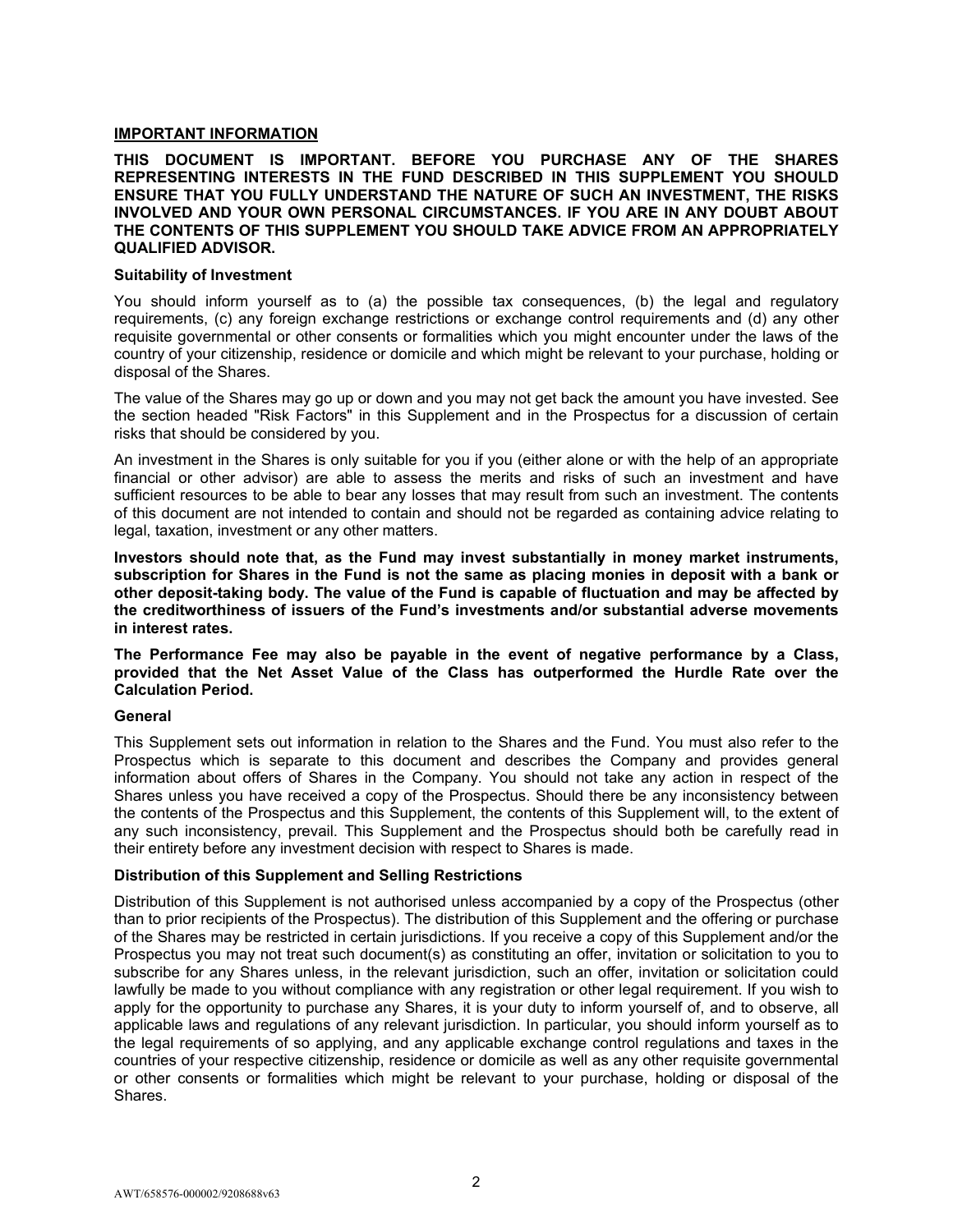| <b>Table of Contents</b> | Page No. |
|--------------------------|----------|
|                          |          |
|                          |          |
|                          |          |
|                          |          |
|                          |          |
|                          |          |
|                          |          |
|                          |          |
|                          |          |
|                          |          |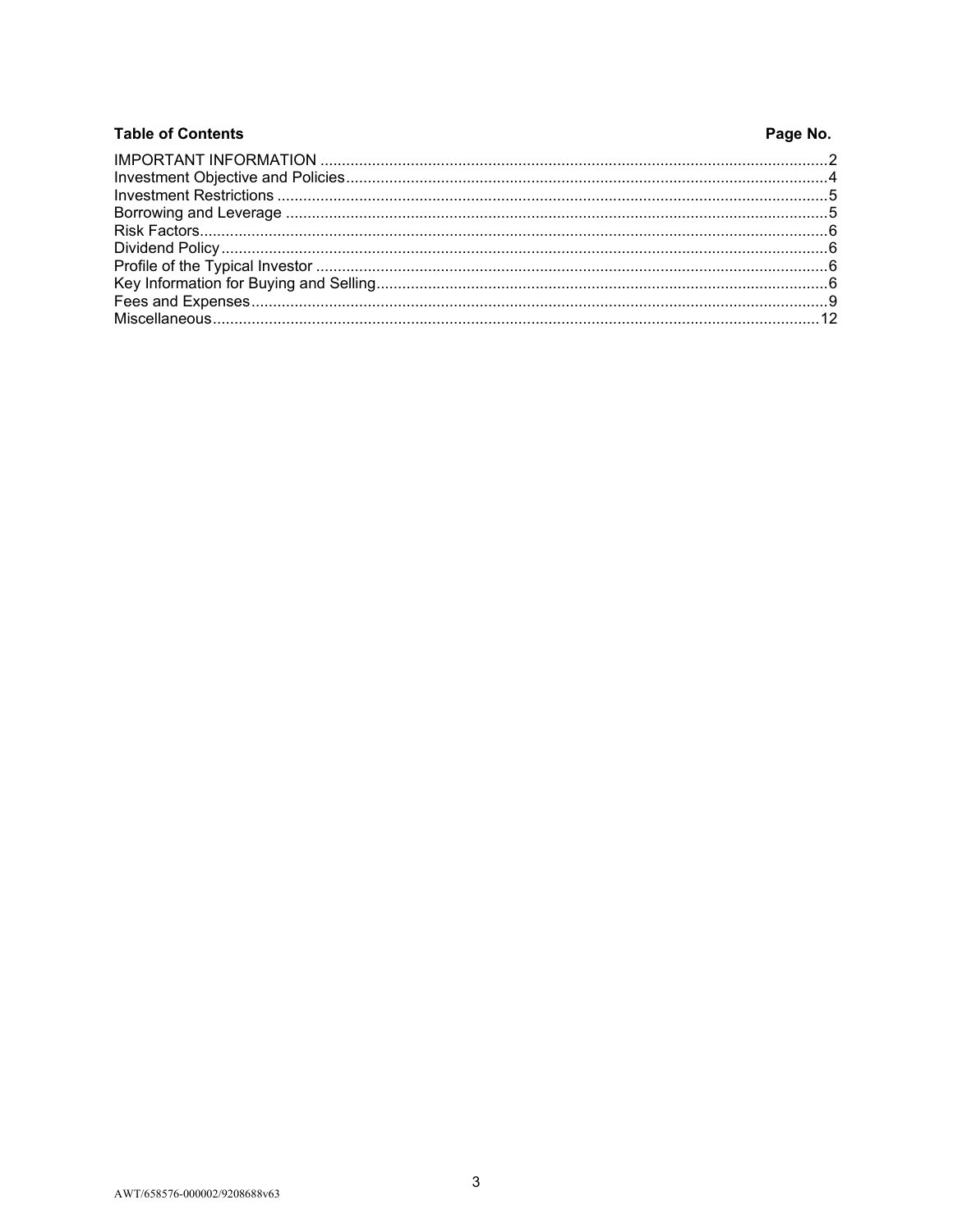## **Investment Objective and Policies**

#### **Investment Objective**

The investment objective is to achieve capital appreciation through investments in a diversified portfolio of bonds and money market instruments.

There can be no assurance that the Fund will achieve its investment objective.

### **Investment Policies**

The main market for the Fund is the Nordic bond market.

The Fund invests in bonds and money market instruments listed or traded on Markets in the Nordic countries or other countries in Europe.

The Investment Manager uses an internal rating scale. "Investment Grade" means a rating equivalent to AAA to BBB- set by registered or licensed credit rating agencies.

Generally the Fund invests at least 70% of its Net Asset Value in cash, bonds (which may be fixed and/or floating rate) and money market instruments which are rated Investment Grade or Investment Grade equivalent at the time of purchase.

If the rating of a bond or money market instrument in which the Fund has invested, falls below the required levels, the Fund's position will be redeemed as soon as practicable having regard to the best interests of Shareholders, to the extent it is requisite to bring the portfolio in line with the Investment Policies.

In an event that an issuer of bonds held by the Fund is not able to meet its interest and/or amortisation payments, the result will, from time to time, be some form of restructuring of that issuer's debt/equity. Where equities or other instruments are issued to bondholders in these circumstances, the Fund may accept such exchange and hold such instruments for a limited period of time, provided that the Investment Manager deems that this is in the best interest of the investors in order to protect the value of the investments of the Fund.

The Fund may also invest in ancillary liquid assets, and notwithstanding the provisions above and subject to the general application of the UCITS investment restrictions, may also invest up to 10% of its Net Asset Value in unlisted instruments. For the avoidance of doubt, the Fund may not invest in other collective investment schemes.

The Fund pursues a long-only strategy. It is not intended that the Fund will enter into any short transactions.

The Fund may use financial derivative instruments ("**FDIs**"), including forward rate agreements, futures and interest/ currency swaps, with bonds, money market instruments and foreign exchange as underlying instruments, for efficient portfolio management (as detailed further in the Prospectus). Forward rate agreements, futures and/or interest rate swaps may periodically be used when the targeted exposure for the Fund is difficult/impossible to achieve due to a lack of suitable securities in the market, or in order to gain or to reduce market risk efficiently, for instance if there are large subscriptions into or redemptions from the Fund. Currency swaps may also be used for hedging purposes and to protect against exchange risks/currency exposure. The Fund's total exposure from investments in FDIs shall not exceed the Fund's Net Asset Value. Transactions in FDIs may leverage the Fund due to the leverage inherent in such instruments. This may result in a higher level of volatility than would be the case if the Fund did not invest in FDIs. In some circumstances, transactions in FDI may result in a lower level of volatility than would be the case if the Fund did not invest in FDIs.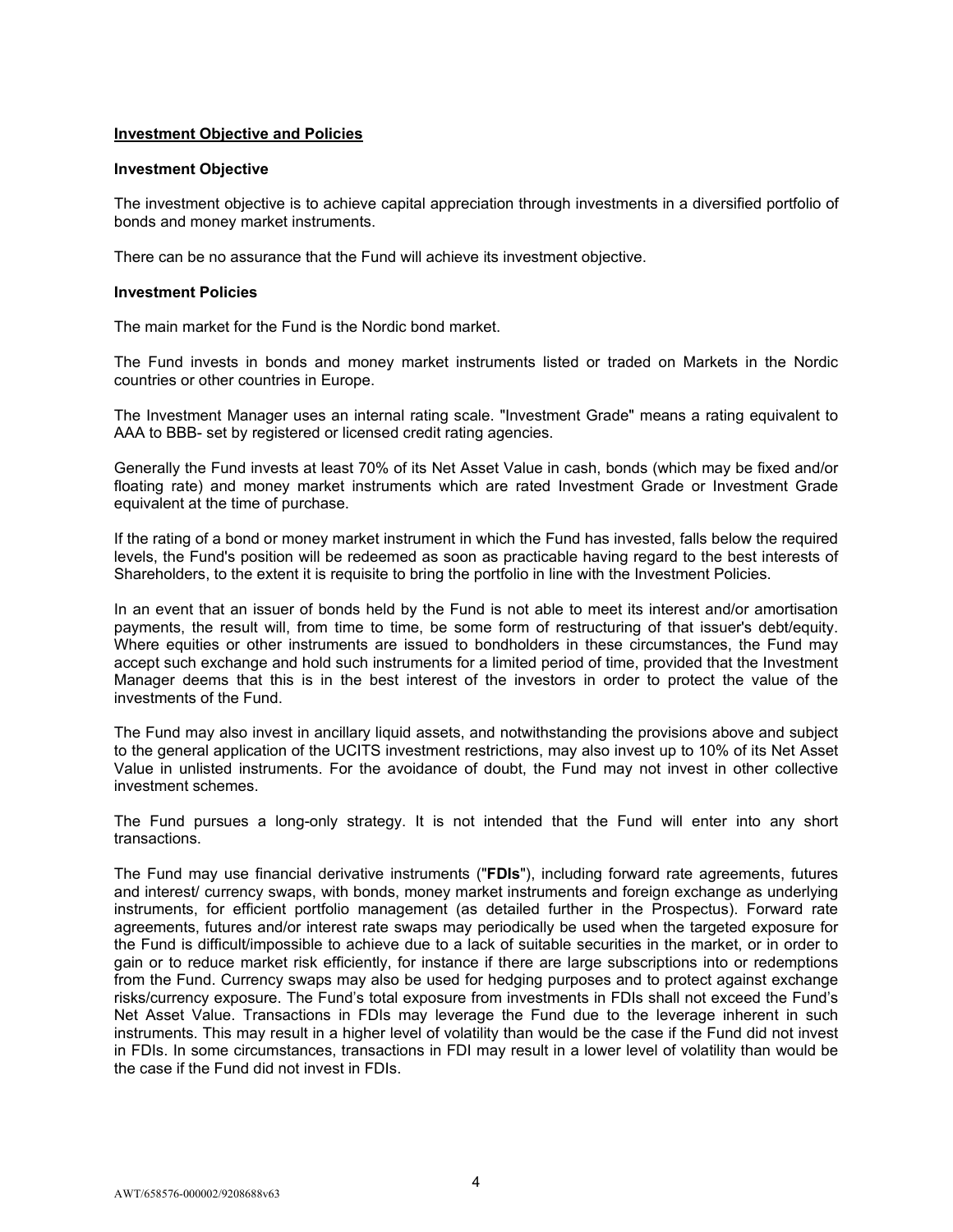The Fund may use repurchase/reverse repurchase agreements and securities lending in accordance with the requirements of SFTR and the Central Bank Rules. Any type of assets that may be held by the Fund in accordance with its investment objective and policies may be subject to such Securities Financing Transactions. There is no restriction on the proportion of assets that may be subject to Securities Financing Transactions which at any given time is expected to be as high as 100%. Therefore, the maximum proportion of assets that may be subject to Securities Financing Transactions is 100%. In any case the most recent semi-annual and annual report of the Company will express, as an absolute amount and as a percentage of the Fund's assets, the amount of Fund assets subject to Securities Financing Transactions.

The Fund's performance is measured against the Bloomberg Barclays Norway T-Bill Total Return NOK Unhedged Index 136032NO (the "**Reference Index**"), which tracks the market for treasury bills issued by the Norwegian government and is calculated by Bloomberg Barclays. The composition of the Reference Index is rebalanced at each month-end and represents the fixed set of bonds on which index returns are calculated for the next month. For additional information on the composition and returns of the Reference Index, investors should contact their financial advisor or the Investment Manager.

The average modified duration of the Fund's portfolio of assets shall be within the range of  $0 - 12$  months. The Fund carries a moderate credit risk. The Investment Manager seeks to obtain a diversified portfolio.

This Fund does not have Sustainable Investment as its objective. The Company considers that the Fund meets the criteria in Article 8 of the Disclosure Regulation to qualify as an ESG Oriented Fund. The Company reserves the right to reassess this classification at any time and shall keep this classification under review pending finalisation of the regulatory technical standards to be issued in respect of the Disclosure Regulation. If the Company determines at any future point that the Fund does not meet the criteria to qualify as an ESG Orientated Fund, this Supplement shall be updated in accordance with the revised classification of the Fund.

In accordance with the section of the Prospectus entitled "Sustainability Related Disclosures", the Investment Manager follows The Norwegian Government Pension Fund Global's socially responsible investments (SRI) policy by taking ethical, environmental and social issues into account in its management of the Fund. In practice, this means that the Investment Manager invests with a view to:

- promoting good corporate governance and greater awareness of social and environmental issues among companies in which the Fund has holdings;
- promoting sustainable development in an economic, environmental and social sense; and
- avoiding investments in companies which engage in grossly unethical activities.

Companies marked as excluded on The Norwegian Government Pension Fund Global's 'Guidelines for observation and exclusion from the Government Pension Fund Global' list are regarded as outside the Funds' investment universe.

Investors should read the section entitled "Risk Factors" before investing in the Fund.

## **Investment Restrictions**

The general investment restrictions set out under the heading "FUNDS - Investment Restrictions" in the Prospectus shall apply.

### **Borrowing and Leverage**

In accordance with the general provisions set out in the Prospectus under the heading "FUNDS - Borrowing and Lending Powers" the Fund may borrow up to 10% of its net assets on a temporary basis and may charge its assets as security for any such borrowing.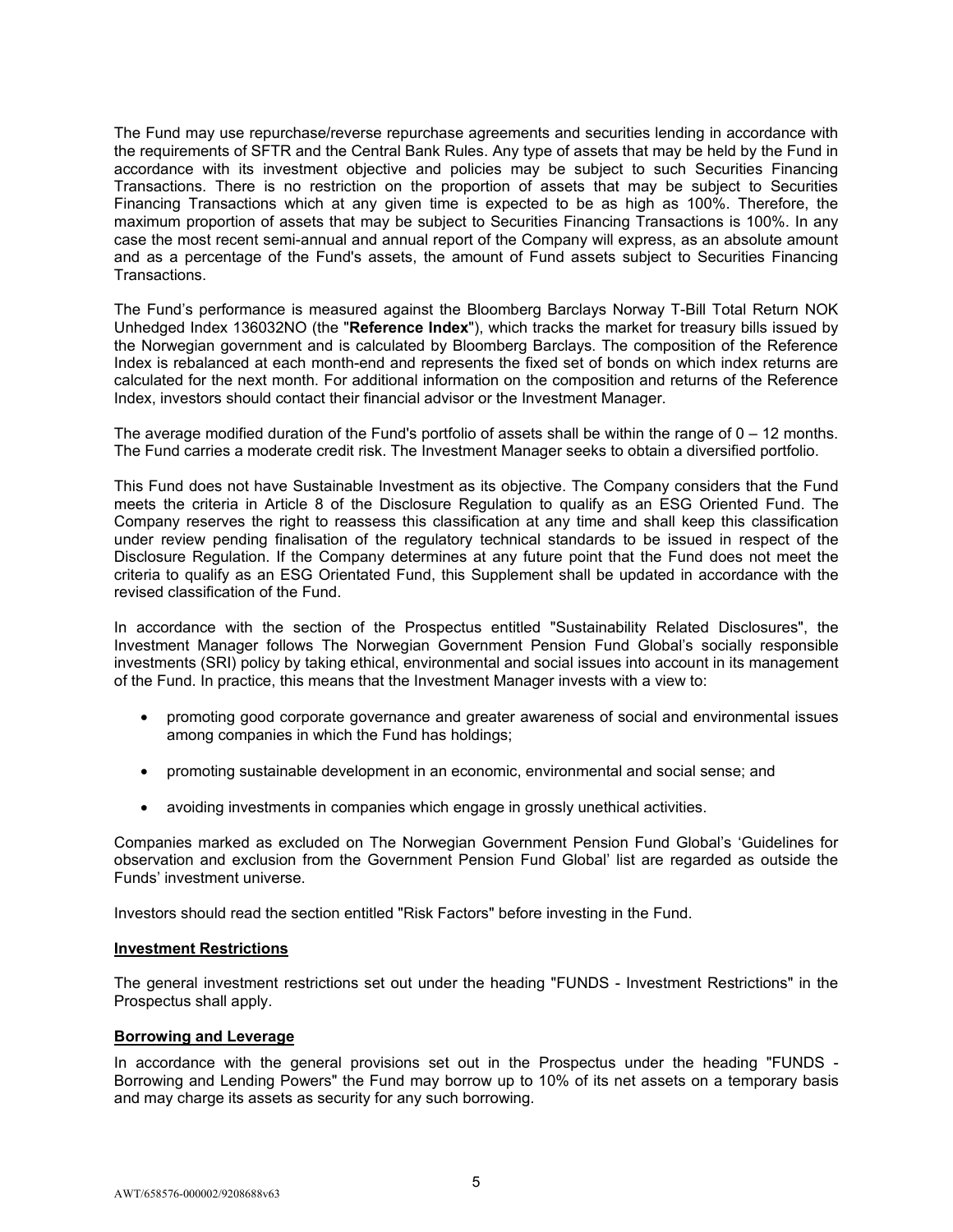The Fund uses the commitment approach to calculate its global exposure as a result of the use of derivatives. Accordingly, global exposure (calculated based on the sum of the absolute value of notionals of the FDI used, in accordance with the Central Bank Rules) and leverage as a result of its investment in FDI shall not exceed 100% of the Net Asset Value of the Fund.

# **Risk Factors**

The general risk factors set out under the heading "RISK FACTORS" section of the Prospectus apply to the Fund.

## **Risk Management Process**

The Company on behalf of the Fund has filed with the Central Bank its risk management policy which enables it to accurately measure, monitor and manage the various risks associated with the use of FDIs. The Company will, on request, provide supplementary information to Shareholders relating to the risk management methods employed, including the quantitative limits that are applied and any recent developments in the risk and yield characteristics of the main categories of investments.

## **Dividend Policy**

The Company does not anticipate distributing dividends from net investment income in respect of the Fund but the Company reserves the right to pay dividends or to make other distributions in the future. Initially such amounts are retained by the Company and reflected in the Net Asset Value of the Fund. Shareholders will be notified in advance in the event of a change in the Fund's dividend policy and full details of any such change will be provided in an updated version of this Supplement.

## **Profile of the Typical Investor**

The Fund is suitable for investors seeking capital appreciation and who are prepared to accept a moderate level of volatility and risk.

## **Key Information for Buying and Selling**

### **Base Currency**

The Base Currency of the Fund is Norwegian Kroner (NOK).

## **Shares available for subscription**

The following classes of Shares of the Fund are currently available for subscription:

Class A NOK (the "**Class A Shares**")

Class B NOK (the "**Class B Shares**")

Class I NOK (the "**Class I Shares**")

Class L NOK

Class L EUR Hedged

Class L SEK Hedged

Class L USD Hedged (together the "**Class L Shares**")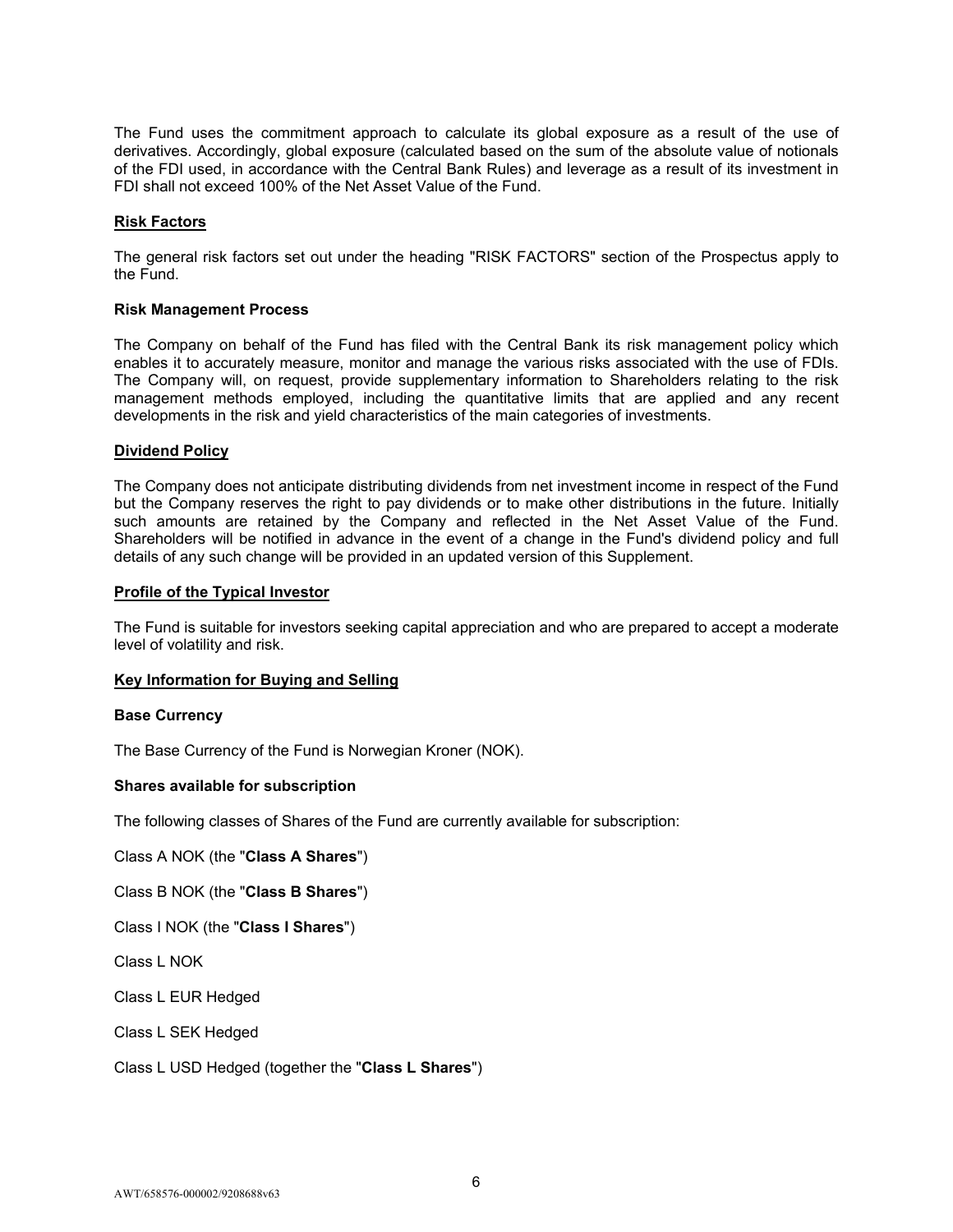# Class R NOK (the "**Class R Shares**")

## **Initial Offer Period**

The Initial Offer Period for Class L EUR Hedged Shares and Class L USD Hedged Shares is ongoing and will finish at 5.00pm (Irish time)/6.00pm (Oslo time) on 26 October 2021 or such earlier or later date as the Directors may determine.

## **Offer Period**

Class A NOK Shares, Class B NOK Shares, Class I Shares, Class L NOK Shares, Class L SEK Hedged Shares and Class R Shares are available for subscriptions on each Dealing Day.

### **Initial Issue Price**

Class L EUR Hedged – EUR1,000 per Share

Class L USD Hedged – USD1,000 per Share

### **Issue Price**

Class A NOK Shares, Class B NOK Shares, Class I Shares, Class L NOK Shares, Class L SEK Hedged Shares and Class R Shares are available at Net Asset Value per Share.

## **Minimum Initial Investment Amount**

Class A Shares: NOK10,000,000.

Class B Shares: NOK50,000,000.

Class I Shares: NOK250,000,000.

Class L Shares: NOK250,000 or its foreign currency equivalent.

Class R Shares: NOK1,000.

The Directors may waive such Minimum Initial Investment Amount in their absolute discretion.

### **Minimum Additional Subscription**

NOK 1,000 or its foreign currency equivalent.

### **Business Day**

Any day (except Saturday or Sunday) on which the banks in Ireland and Norway are open generally for business, or such other day as the Directors may determine and notify to Shareholders in advance.

## **Dealing Day**

The Fund shall be open to dealing on each Business Day, or such other day or days as the Directors may, at their absolute discretion, determine and notify Shareholders in advance, provided that there will always be two Dealing Days per month occurring at regular intervals.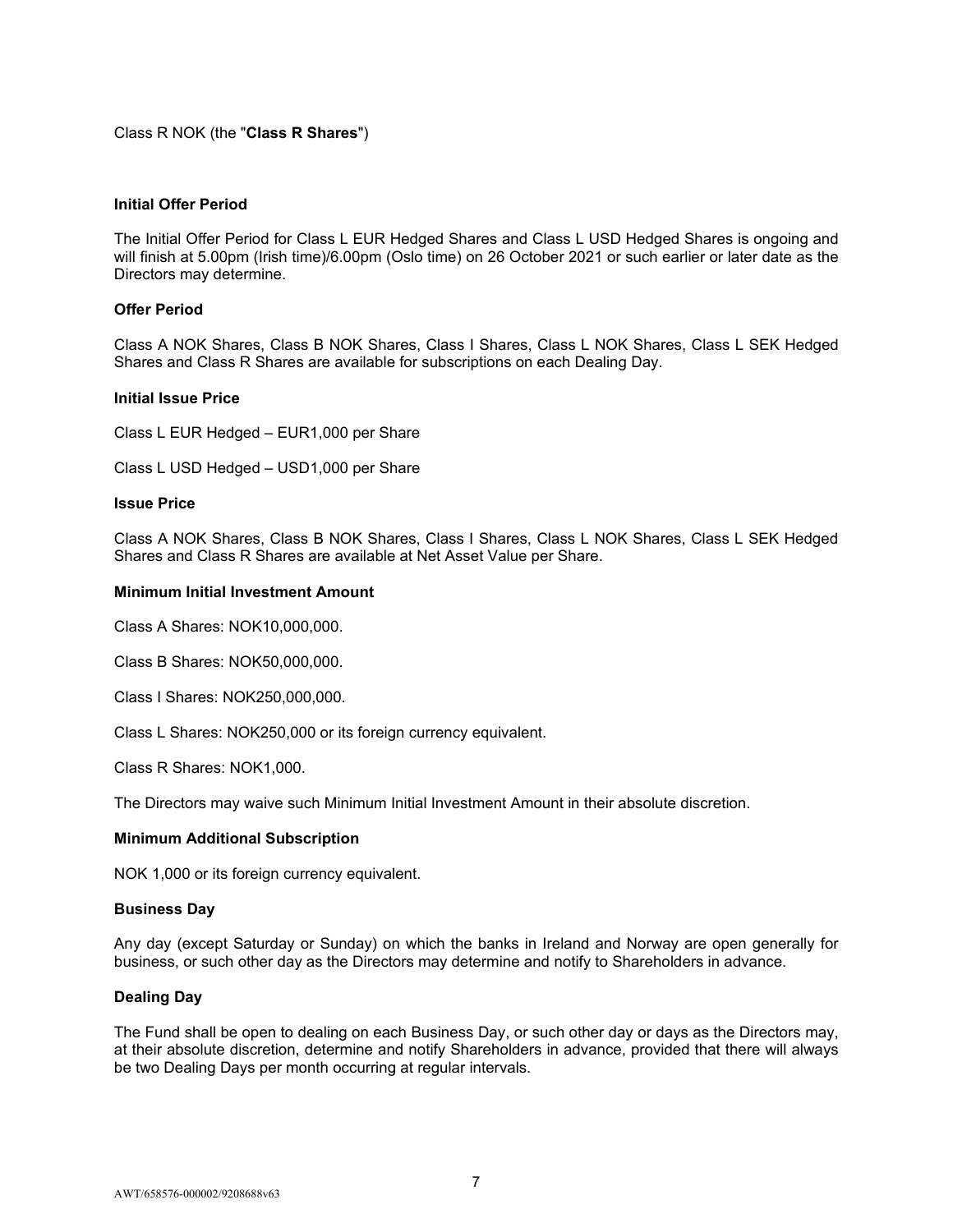## **Dealing Deadline**

In respect of a Dealing Day, the Dealing Deadline is defined as 10.00am (Irish time)/11.00am (Oslo time) on the relevant Dealing Day. Completed subscription documentation, including either initial or subsequent applications for Shares in the Fund and anti-money laundering documentation, must be received by the Administrator on or before the Dealing Deadline. Applications received after the Dealing Deadline will be carried forward to the next Dealing Deadline, unless otherwise agreed by the Directors in exceptional circumstances and provided such applications are received prior to the relevant Valuation Point as set out in the Prospectus.

### **Settlement Date**

### *Subscriptions for Shares*

In the case of subscriptions, payment must have been received by 10.00am (Irish time)/11.00am (Oslo time) two Business Days after the relevant Dealing Day (or on the last day of the Initial Offer Period, where relevant). The completed subscription documentation, including in respect of initial applications all required anti-money laundering documentation, must have been received by the relevant Dealing Deadline.

If payment in full has not been received by the Settlement Date, or in the event of non-clearance of funds, the Directors may treat the application as an application for such number of Shares as may be purchased with such payment on the next Dealing Day following receipt of payment in full or of cleared funds.

If cleared funds are not received by the Settlement Date then any interest costs and/or directly related charges will be reimbursed by the subscriber unless otherwise agreed by the Directors at their absolute discretion.

## *Repurchases of Shares*

In the case of repurchases, settlement will generally be three Business Days after the relevant Dealing Day (assuming the receipt of the relevant duly signed repurchase request) and in any event shall be no later than ten Business Days after the relevant Dealing Deadline.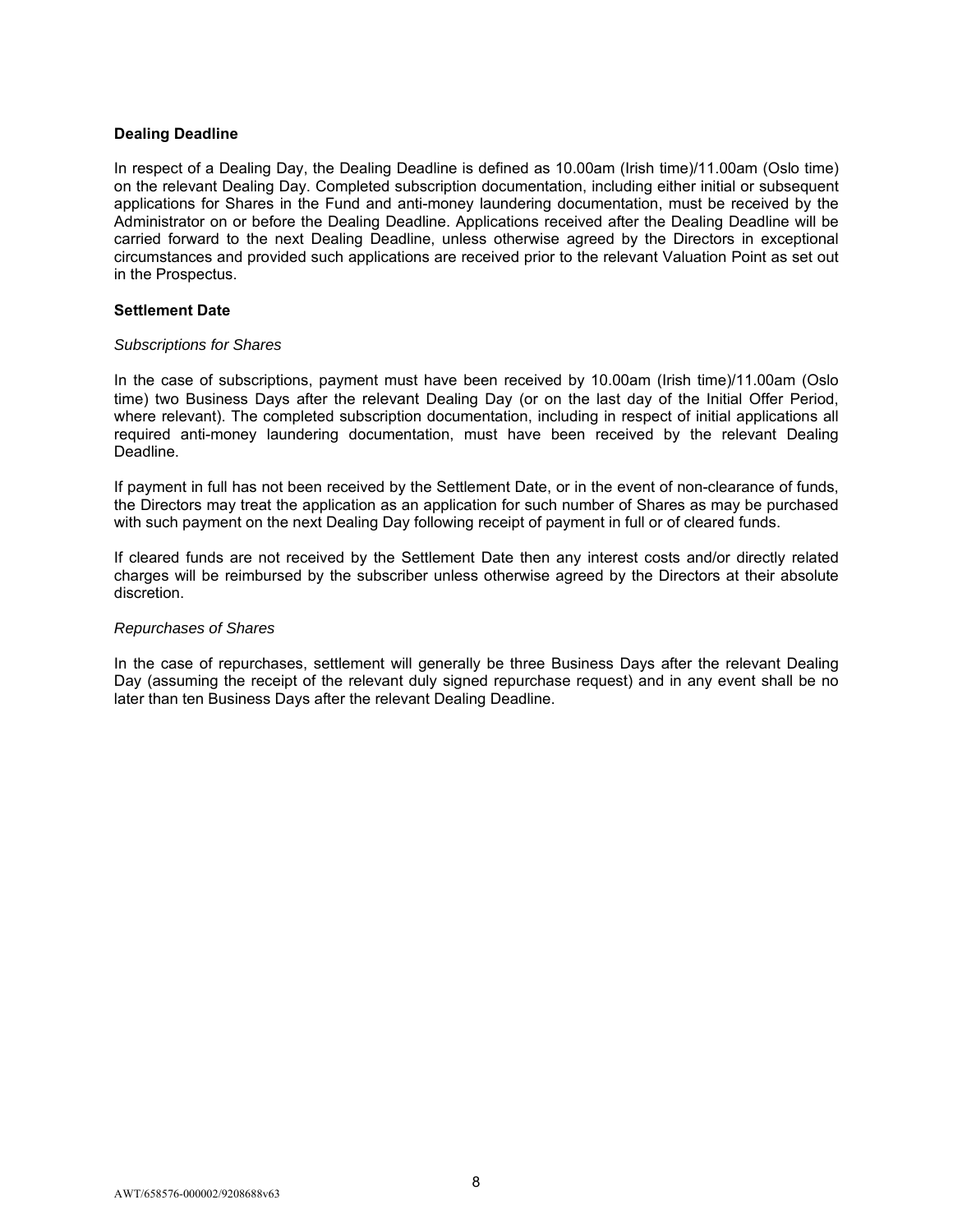# **Anti-Dilution Levy**

The Directors may, where there are net subscriptions or redemptions, adjust the Net Asset Value by charging an Anti-Dilution Levy which will be paid into the assets of the Fund and which will be calculated to cover the dealing costs as a result of net subscriptions or redemptions on any Dealing Day (which will include any dealing spreads and commissions) or in any other circumstances where the Directors believe it is necessary to prevent an adverse effect on the value of the assets of the Fund. The level of the Anti-Dilution Levy will be applied on an ad hoc rather than a general basis, and may vary but at no time shall exceed a maximum of 0.25% of the Net Asset Value of the Fund. Investors should note that the Investment Manager is obliged to obtain 'best execution', and although this does not always mean choosing the lowest-cost option, the Investment Manager will use its best efforts to keep such costs as low as possible.

## **Valuation Point**

Close of business in Ireland on the relevant Dealing Day.

## **Fees and Expenses**

### **Investment Management Fee**

### *Class A Shares*

The Company pays the Investment Manager a fee of up to 0.2% per annum of the Net Asset Value of the Fund attributable to the Class A Shares.

The Investment Management Fee accrues on a daily basis and at the beginning of each week an on account payment of 1/52 of the minimum investment management fee is made.

The Investment Manager is also entitled to be repaid out of the assets of the Fund all costs, expenses, outgoings and liabilities reasonably and properly incurred by or on behalf of the Investment Manager on behalf of the Fund.

The Investment Management Fee is calculated by the Administrator.

### *Class B Shares*

The Company pays the Investment Manager a fee of up to 0.15% per annum of the Net Asset Value of the Fund attributable to the Class B Shares.

The Investment Management Fee accrues on a daily basis and at the beginning of each week an on account payment of 1/52 of the minimum investment management fee is made.

The Investment Manager is also entitled to be repaid out of the assets of the Fund all costs, expenses, outgoings and liabilities reasonably and properly incurred by or on behalf of the Investment Manager on behalf of the Fund.

The Investment Management Fee is calculated by the Administrator.

### *Class I Shares*

The Company pays the Investment Manager a fee of up to 0.1% per annum of the Net Asset Value of the Fund attributable to the Class I Shares.

The Investment Management Fee accrues on a daily basis and at the beginning of each week an on account payment of 1/52 of the minimum investment management fee is made.

The Investment Manager is also entitled to be repaid out of the assets of the Fund all costs, expenses,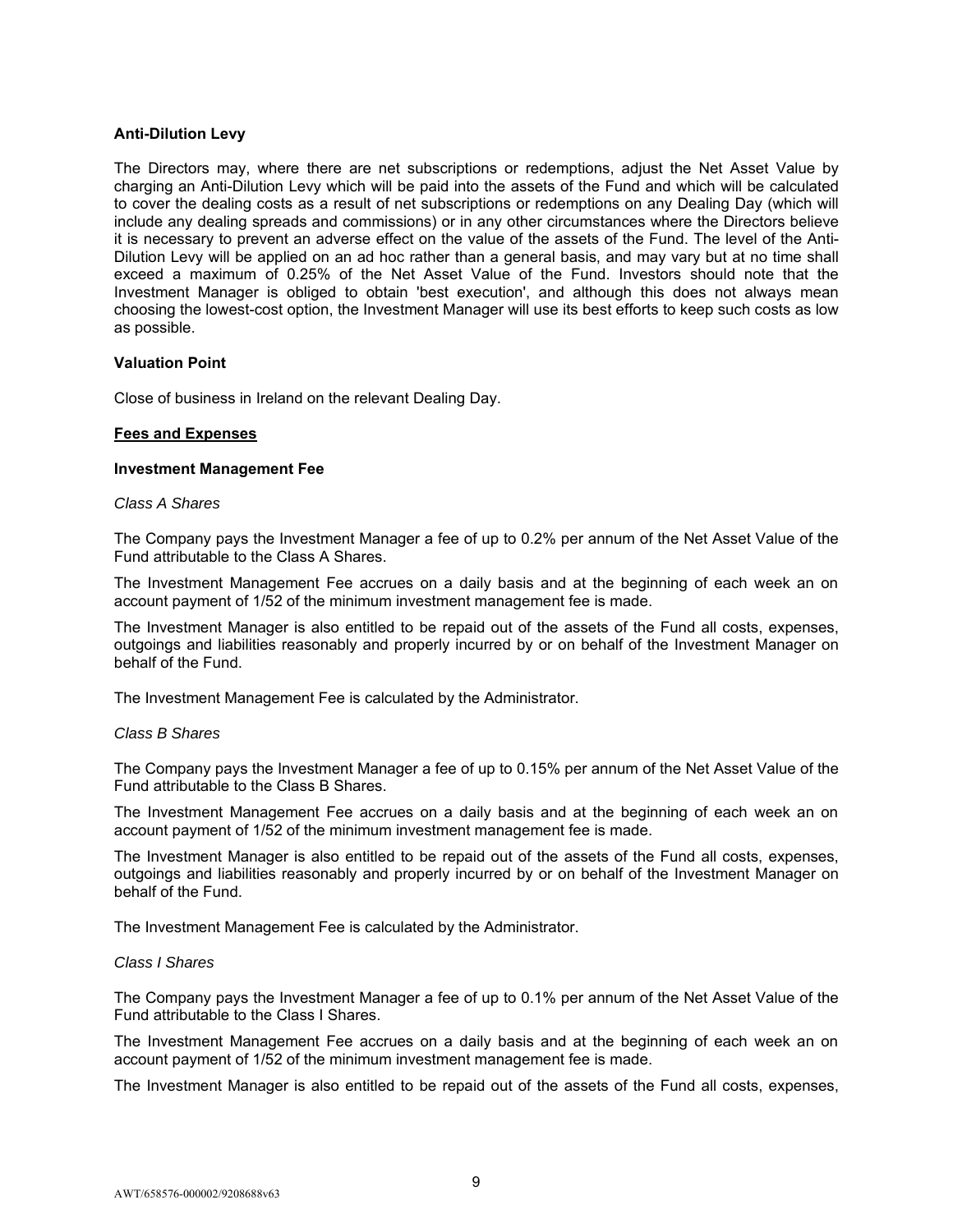outgoings and liabilities reasonably and properly incurred by or on behalf of the Investment Manager on behalf of the Fund.

The Investment Management Fee is calculated by the Administrator.

### *Class L Shares*

The Company pays the Investment Manager a fee of up to 0.4% per annum of the Net Asset Value of the Fund attributable to the Class L Shares.

The Investment Management Fee accrues on a daily basis and at the beginning of each week an on account payment of 1/52 of the minimum investment management fee is made.

The Investment Manager is also entitled to be repaid out of the assets of the Fund all costs, expenses, outgoings and liabilities reasonably and properly incurred by or on behalf of the Investment Manager on behalf of the Fund.

The Investment Management Fee is calculated by the Administrator.

## *Class R Shares*

The Company pays the Investment Manager a fee of up to 0.2% per annum of the Net Asset Value of the Fund attributable to the Class R Shares.

The Investment Management Fee accrues on a daily basis and at the beginning of each week an on account payment of 1/52 of the minimum investment management fee is made.

The Investment Manager is also entitled to be repaid out of the assets of the Fund all costs, expenses, outgoings and liabilities reasonably and properly incurred by or on behalf of the Investment Manager on behalf of the Fund.

The Investment Management Fee is calculated by the Administrator.

## **Performance Fee**

A performance fee equal to 10% of any New Net Appreciation (as defined below) will be payable to the Investment Manager in respect of the Class R Shares (the "**Performance Fee**"). No Performance Fee shall be payable in respect of the Class A Shares, Class B Shares, Class I Shares or the Class L Shares. The Performance Fee will be calculated in respect of each calendar year ending on 31 December (a "**Calculation Period**"). However, the first Calculation Period in respect of any Class of Shares will be the period commencing on the Business Day immediately following the close of the Initial Offer Period for that Class and ending on 31 December of that calendar year, and the initial offer price of the relevant Class will be taken as the starting point for the calculation of the Performance Fee.

The Performance Fee will be calculated and accrued as at each Valuation Point. The Performance Fee will normally be payable to the Investment Manager in arrears within 14 calendar days of the end of each Calculation Period. However, in the case of Shares redeemed during a Calculation Period, the accrued Performance Fee in respect of those Shares will be payable within 14 calendar days after the date of redemption. Crystallised Performance Fees shall remain in the relevant Class (but shall not participate in subsequent gains and losses of the relevant Class) and shall not be used or made available to satisfy redemptions or pay any fees and expenses of the relevant Class. In the event of a partial redemption, Shares will be treated as redeemed on a first in, first out ("fifo") basis.

The Performance Fee in respect of each Calculation Period will be calculated by reference to the Net Asset Value before deduction for any accrued Performance Fee, provided that in doing so it is in the best interests of Shareholders (i.e. it would result in a lower Performance Fee).

If the Investment Management Agreement is terminated during a Calculation Period, the Performance Fee in respect of the then current Calculation Period will be calculated and paid as though the date of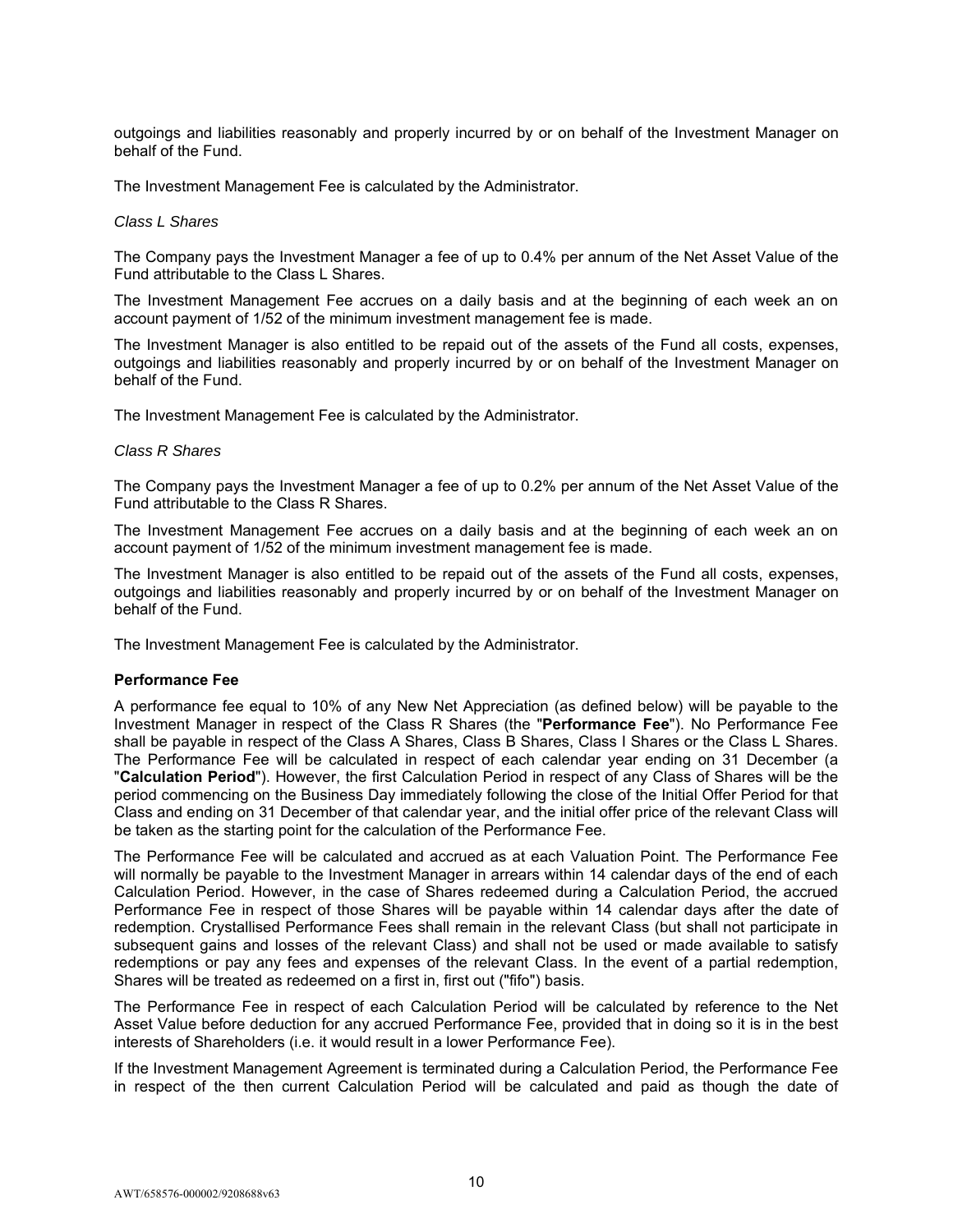termination were the end of the relevant Calculation Period.

The "**New Net Appreciation**" shall equal the amount, if any, by which the Net Asset Value of the relevant Class (prior to any deduction for accrued Performance Fee payable in respect of the period) as of the end of the relevant Calculation Period exceeds the High Water Mark as adjusted by the Hurdle Rate (each as defined below).

The "**High Water Mark**" will be the greater of:

- (a) the Net Asset Value of the relevant Class as of the end of the most recent Calculation Period in respect of which a Performance Fee was paid in respect of such relevant Class (after the deduction for the Performance Fee then paid). The Net Asset Value referred to in the previous sentence shall be increased when additional Subscriptions are made to the relevant Class, by an amount equal to such Subscriptions and shall be reduced proportionately whenever Redemptions are made from the relevant Class by being multiplied by the fraction, the numerator of which is the Net Asset Value of the relevant Class immediately after, and the denominator of which is the Net Asset Value of the relevant Class immediately prior to, any such redemption (the Net Asset Value of the relevant Class in each case to be calculated prior to deduction for any accrued Performance Fee); or
- (b) if no Performance Fee has ever been paid, then the initial capital of the relevant Class immediately following the close of the Initial Offer Period.

For the avoidance of doubt, a Performance Fee is only payable where the Net Asset Value of the relevant class exceeds the High Water Mark, as adjusted by the Hurdle Rate.

The "**Hurdle Rate**" in this context is the percentage change in the value of the Reference Index at the end of the Calculation Period versus the value of the Reference Index at the start of the Calculation Period. The value of the Reference Index at the start of the Calculation Period will be the value of the Reference Index at the end of the last Calculation Period or, in the case of the first Calculation Period, the value of the Reference Index at the time of the initial issue of Shares. Investors should be aware that the Hurdle Rate may be negative and that a Performance Fee may still be payable in such circumstances.

| <b>Class L EUR</b><br><b>Hedged Shares</b>                                   | <b>Initial</b><br><b>Offer</b><br>Price /<br><b>HWM</b> | <b>GAV per Share at</b><br>end of Year 1 before<br>performance fees   | <b>GAV per Share at</b><br>end of Year 2 before<br>performance fees | GAV at end of Year 3<br>before performance fees              |
|------------------------------------------------------------------------------|---------------------------------------------------------|-----------------------------------------------------------------------|---------------------------------------------------------------------|--------------------------------------------------------------|
| Gross asset<br>value (GAV) per<br>shares                                     | €1,000                                                  | €1,050                                                                | €1.060                                                              | €1,000                                                       |
| HWM adjusted<br>for the changes<br>in the hurdle<br>rate                     | €1,000                                                  | €1,010                                                                | €1,070                                                              | €950                                                         |
| Investor A<br>subscribes in<br>Initial Offer<br>Period                       | Pays<br>€1,000<br>per share                             | Pays performance fee<br>of (€1,050-<br>€1,010)*10%=€4.00<br>per share | Performance below<br>high water mark. No<br>performance fee paid.   | Pays performance fee of<br>(€1,000-€950)*10%=€5<br>per share |
| Investor B<br>subscribes in<br>beginning of<br>Year 2 at €104.4<br>per share |                                                         |                                                                       | Performance below<br>high water mark. No<br>performance fee paid.   | Pays performance fee of<br>(€1,000-€950)*10%=€5<br>per share |
| High water mark<br>after year end                                            |                                                         | Reset of HWM to<br>€1046 (reset to NAV)                               | High water mark<br>remains €1,070                                   | Reset of HWM to €995<br>(reset to NAV)                       |

Example: